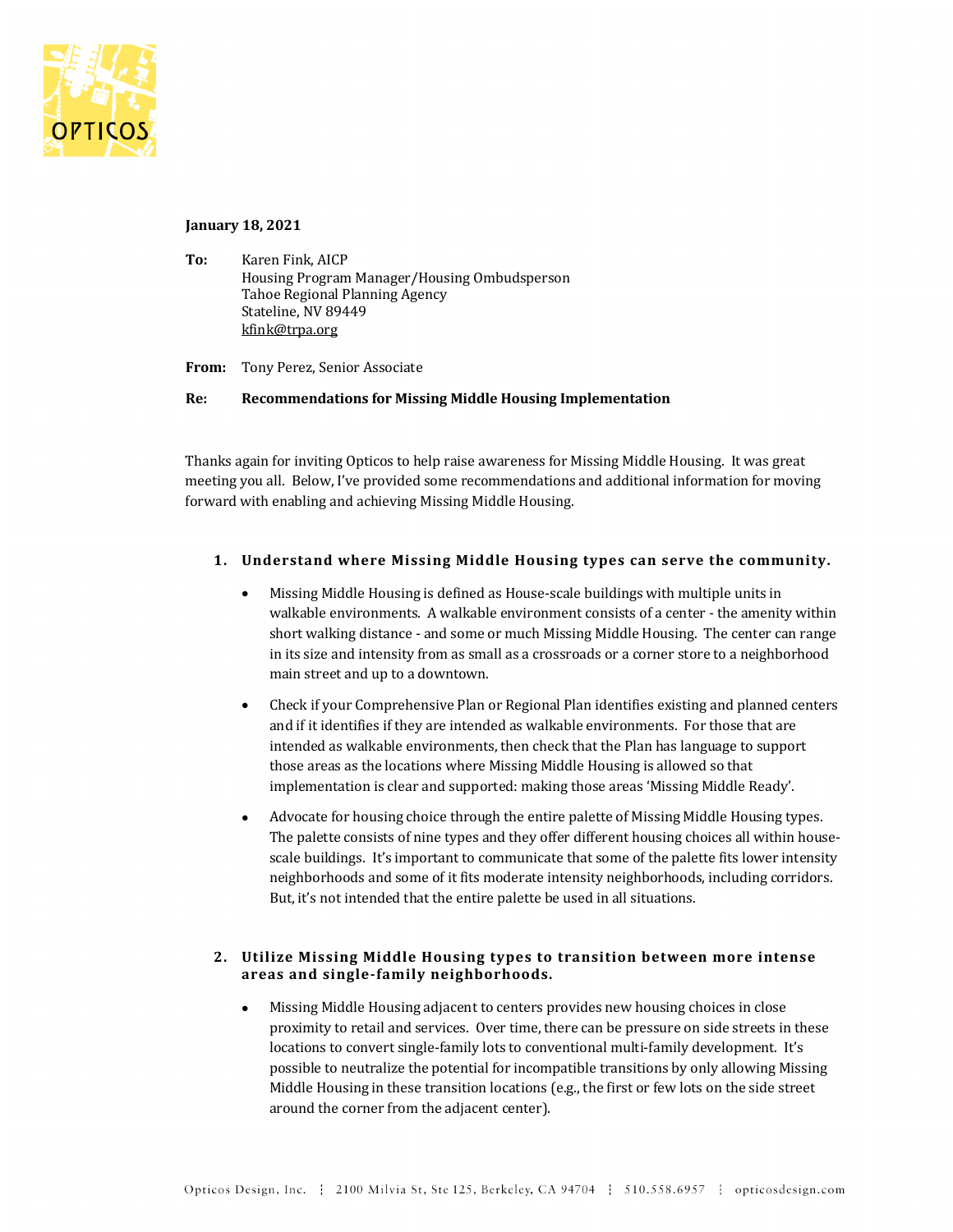- Using Missing Middle housing types as a transition from a center to the adjacent singlefamily houses also avoids single-family houses from being immediately next to the larger, commercial or mixed-use buildings that could be developed in the adjacent center.
- Consider opportunities in commercial centers where Missing Middle Housing could be located on underused portions of the center. Further, consider opportunities to entirely reconfigure these centers and their commercial uses into a small neighborhood main street flanked by Missing Middle Housing that provides a compatible transition to the adjacent single-family neighborhoods.

# **3. Review policy and development standard for barriers to housing choice.**

- Check the comprehensive/regional plan and zoning standards for the following:
	- a. **Numerical Limits**. Does the comprehensive/regional plan or zoning limit the number of units below what is necessary for missing middle housing options? The Missing Middle Housing palette of types begins with the Duplex at 8 units per acre or 5.445 square feet of lot area per unit. At the other end of the range, the Multiplex large needs 44 to 55 units per acre or 792 to 990 square feet of lot area per unit. Of course, there are 7 other types in between these two ends of the spectrum and all of these numbers need to be tailored to your needs but the key message here is that the zoning needs to recognize the realities of MMH types differently than how it treats multi-family development. This issue needs more education and discussion because existing density maximums are much lower than what most MMH types need. As I mentioned in the presentation, this is mostly because the density tool and the resulting maximums are typically developed with larger pieces of land in mind and not the individual infill lot.
	- b. **MMH** is not "Multifamily". Does the zoning essentially lump Missing Middle Housing in with general multifamily standards? Does the zoning use one set of standards for all sizes of multi-family housing? As stated in the presentation, Missing Middle Housing is not another version of conventional multi-family residential development and needs certain standards to be fully enabled and predictably generate house-scale buildings.
- The following are examples of how key zoning standards might need to be adjusted to support and fully enable Missing Middle Housing:
	- c. **Parking: Amount**. As stated in my presentation, the impact on a person's ability to afford a dwelling is affected by the amount of parking that must be provided for each unit. Research<sup>1</sup> shows that requiring one additional parking space can effectively raise the income required for affordability by 42 percent. This becomes more significant as the size of the building and site decrease, which is why the larger suburban projects easily comply by using more land. But on an infill lot within an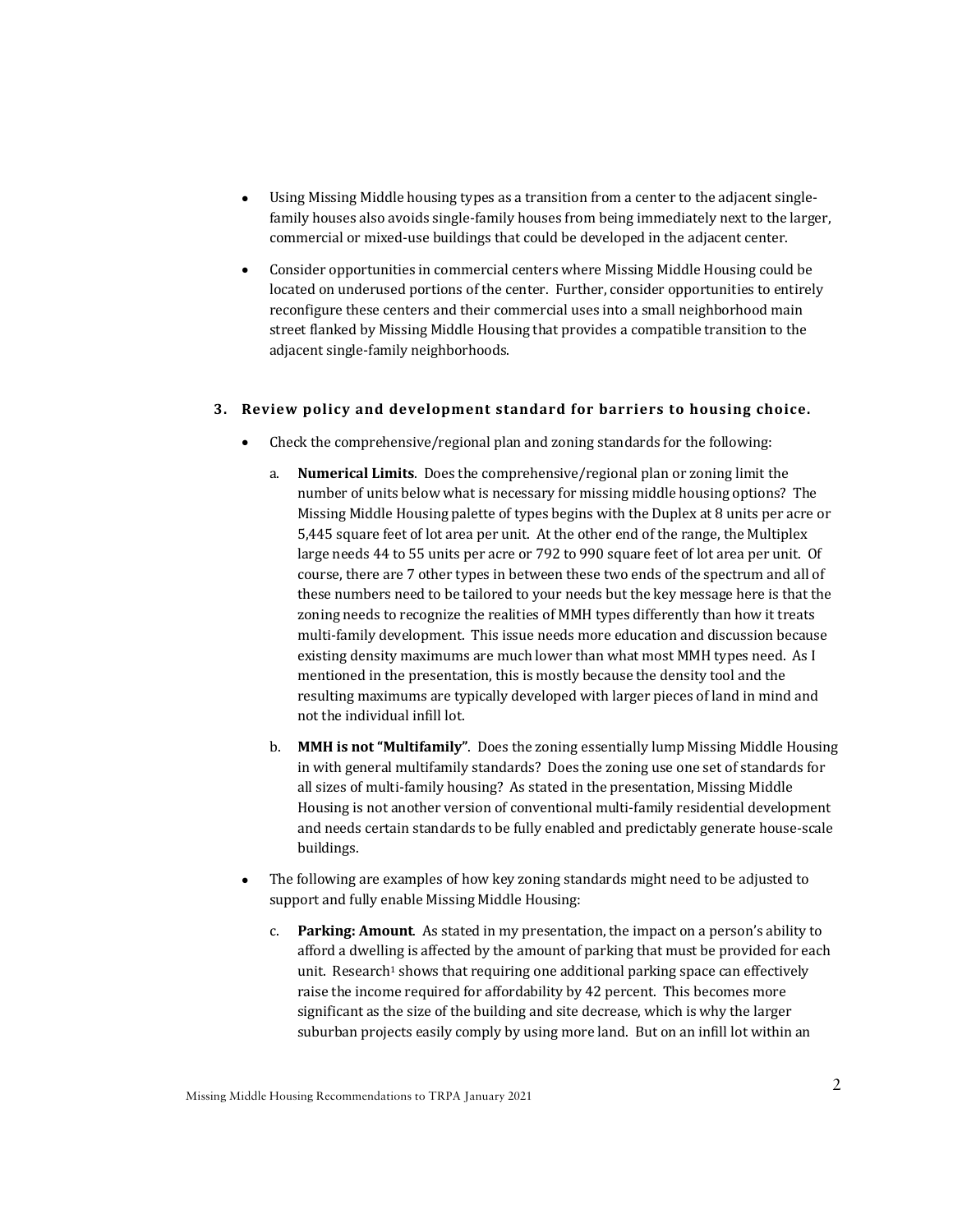existing neighborhood, the impact on affordability can quickly make a project infeasible. 

We recommend reducing the minimum required parking to 1 space per unit, but only within the areas mapped as walkable environments where Missing Middle Housing is expected ('Missing Middle Ready' locations). These areas need to be within short walking distance to a walkable center  $(e.g., a$  transit stop with nearby services, food or shopping). Last, either do not require guest parking or allow adjacent on-street parking to satisfy this requirement to make use of the lot for on-site tenant parking and a back yard.

- d. **Parking: Location**. A few questions were raised about the location of parking in the examples I showed. The first part of the approach is to keep each parking area small. This is done by keeping each lot the same or about the same size as a typical singlefamily house lot, or two lots in the case of the upper end of the MMH spectrum. Second, use one side of the lot for a driveway to the middle or rear of the lot where parking can be located. This is to maintain the pedestrian-oriented streetscapes while accommodating vehicles. As the topography of a lot increases past about 10 percent grade, this approach needs to be adjusted to let parking be closer to the street.
- e. Lot Size requirements. Most zoning codes require that each lot contain a minimum amount of square feet (lot area) based on the zoning district. In our experience, regulating lot width is more effective than regulating lot area. Lot depth is also important but for existing blocks it is already set and so the focus needs to be put on width instead of depth. In addition, lot area requirements are often not coordinated with the types of buildings that can fit on those lots, resulting in the need to assemble additional parcels. Assembling multiple parcels typically results in larger buildings that can easily be out of scale with the neighborhood. Missing Middle Housing types fit on lots that accommodate single-family houses. But because Missing Middle Housing types are often put into the general multi-family residential category, their smaller footprint and scale are not reflected or addressed in the standards. For example, a Duplex is often only allowed on a lot size that could easily accommodate other Missing Middle Housing types. So check your zoning standards to see if they enable Missing Middle Housing types through lot width requirements instead of lot area requirements.
- f. **Maximum Density requirements**. As with the topic of lot size, the maximum allowed density requirements in most zoning codes do not consider or allow Missing Middle Housing. There is a significant difference between Missing Middle Housing and multi-family development - urban or suburban. The typical multi-family project is usually on a large site and includes more than one building. The typical Missing Middle Housing type is on a lot that is the size of those for a single-family house and with only one house-scale building.

Larger sites with multiple buildings typically result in a density calculation that is numerically lower than the single-lot Missing Middle house-scale building. For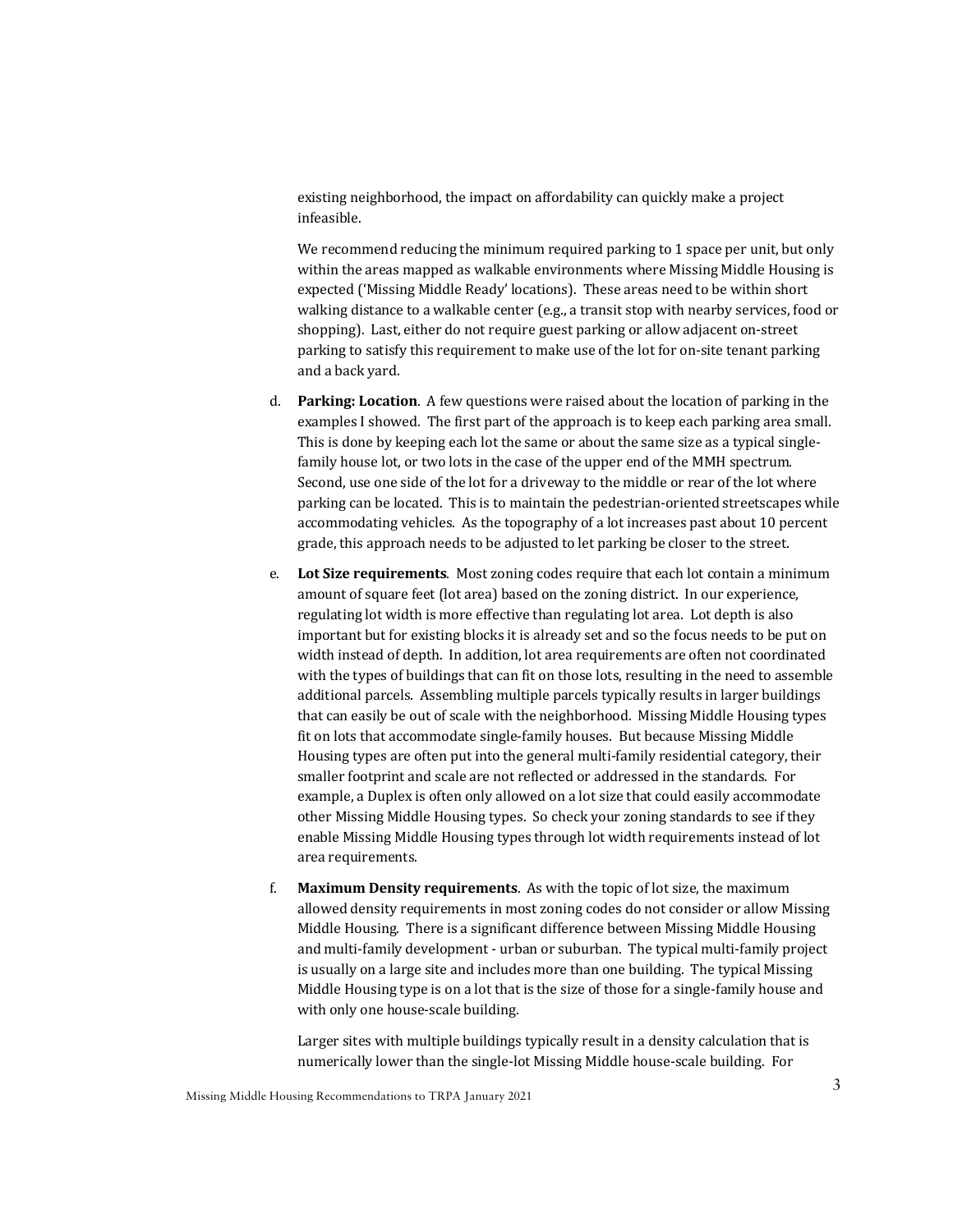example, consider a set of 3-story buildings with 502 units on a 53-acre site that calculates to a density of 9.47 units per acre. Compare that to one, two-story, 8-unit courtyard building on a lot that is 100 feet wide by 120 feet deep lot that fits well in a single-family neighborhood but calculates to a density of 29 units per acre.

These two projects are not similar in size, form or intensity. Further, the 'density per acre' calculation leads a person to think that the lower the density, the less building and smaller size. However, the 3-story multi-family buildings, although they might be very nicely designed, are at least twice the footprint of the Missing Middle Housing courtyard building.

If it is ultimately necessary to keep maximum allowed density or minimum lot area per unit as standards, we recommend that the maximum for Missing Middle Housing be calculated separately and that those higher resulting numbers only be allowed for Missing Middle Housing buildings.

- g. **Open space requirements** (common and private). Check if the zoning standards require private open space. This is important because decks, balconies and other required on-site open space can quickly complicate these small buildings and add expense for little benefit. In addition, requiring private open space often ends up being used for bicycle storage, doesn't really address the intent of such space, and can clutter the building's appearance. We recommend that for Missing Middle Housing, only require common open space for the Cottage (Bungalow) Court and the Courtyard types. The other MMH types have a back yard that functions as the open space. The ability to consistently achieve a useable back yard instead of leftover, unbuilt area, is tied to coordinating this standard with the lot coverage standards or building footprint standards if they exist. Also, the open-space requirement is typically intended for large developments where including such a feature makes physical sense.
- h. **Building Height.** The Missing Middle Housing types are primarily 2 stories with an occupied attic space that provides a partial 3<sup>rd</sup> story but, within the form of the room so that the perceived height and scale is 2 stories with a roof (2.5 stories). There are two exceptions to this: a) the cottage (Bungalow) court that should only be allowed at 1 story maximum, and b) the Courtyard and the Multiplex large that can be up to 3 stories.

We recommend making it clear that the maximum height is not the same for all of the Missing Middle Housing types to ensure that the appropriate MMH types are allowed only where they fit well.

i. Lot Coverage. Many zoning codes consider buildings, carports, patio covers and impervious ground surfaces as the same when it comes to lot coverage. In our experience, buildings should be in one category and everything else in another. Otherwise, it's common to see conflicts with a building having to compete with carports and patio covers for allowable space. We typically see MMH types needing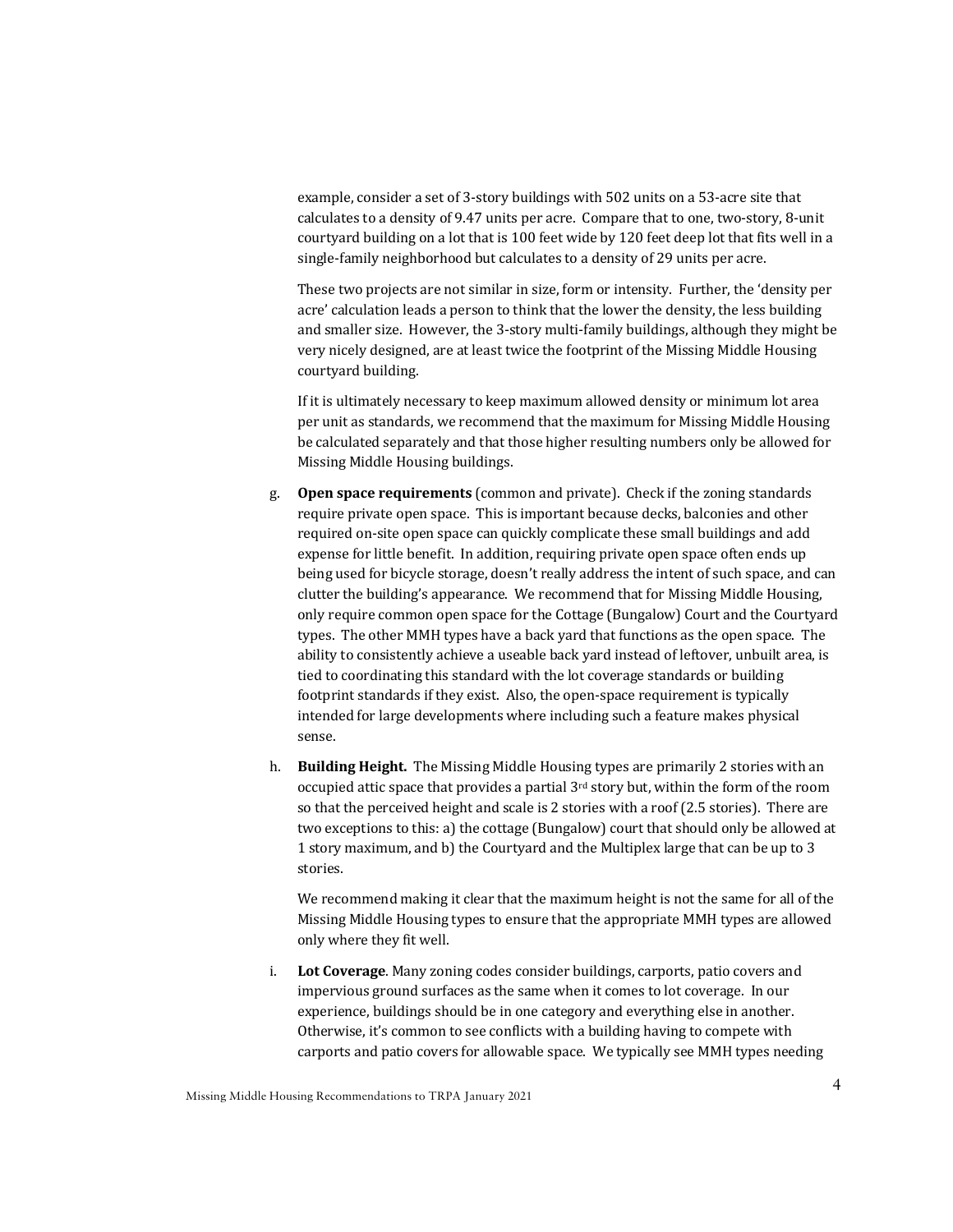between approximately 25 and 50 percent for the building alone. Regarding minimizing impervious coverage for groundwater recharge purposes,\* limits on coverage depend on local needs and can vary from approximately 25 to 50 percent.

- j. **Building Footprint**. Check the zoning standards to see if they address the maximum footprint of buildings or if they only address lot coverage. If only lot coverage is regulated, that is not enough to ensure house-scale buildings that fit well into or near lower intensity neighborhoods. We recommend zoning standards for the maximum footprint of the Missing Middle Housing types to keep these buildings 'House-Scale' (typically no more than 60 to 75 feet overall in any direction). This can be achieved simply through overall standards for a building footprint or through a two-part approach: Main Body, and Wing(s). A wing is a secondary part of the massing that is smaller in footprint than the main body and sometimes one story less. This two-part approach enables the building to be larger than just the main body but in a way that doesn't just look like more building. Setting the standards for this is best done through a public process that demonstrates to all involved the reasons for regulating this important factor and shows the examples of what is intended and what is not allowed.
- k. **Articulation / Massing requirements**. These standards typically require changes in height or in the plane of a facade. These standards are very necessary for large buildings, say anything taller than 2 stories and longer than 75 feet. However, because all Missing Middle Housing types are house-scale (up to 2.5 stories, 60 to 75 feet overall in any direction), these standards are not necessary. Check the zoning standards to see if such standards exist and if they will apply to MMH.
- l. **Converting SF Homes to MMH**. While converting existing houses into one of the MMH types is possible and can be effective way to deliver new housing choices, there are several factors to keep in mind when considering this approach. Although there are several practical issues with conversion of a house into a MMH type, if the house is in a walkable place, that's the first test for considering such a project. Next, it's important to keep in mind that converting a house into simply more bedrooms is not the intent of this approach. Therefore, a significant factor in a conversion project is retrofitting the house to have additional kitchens or kitchenettes and additional bathrooms for each unit. This includes the expense of those rooms and their details as well as the expense of retrofitting the plumbing and sewer systems. The other significant factor is the addition of parking for the new units. Depending on the number of units and other factors, there are also accessibility issues to address through local building and fire code requirements.
- m. **Allowed Uses**. The question of which non-residential uses should be allowed in MMH types and whether or not to allow mixed-uses at all goes back to the intended physical character of the underlying zone. What's the intent of the zone? When reviewing these types of questions, we generally recommend that the list of allowed uses in walkable places be longer than in areas farther away. We also recommend that the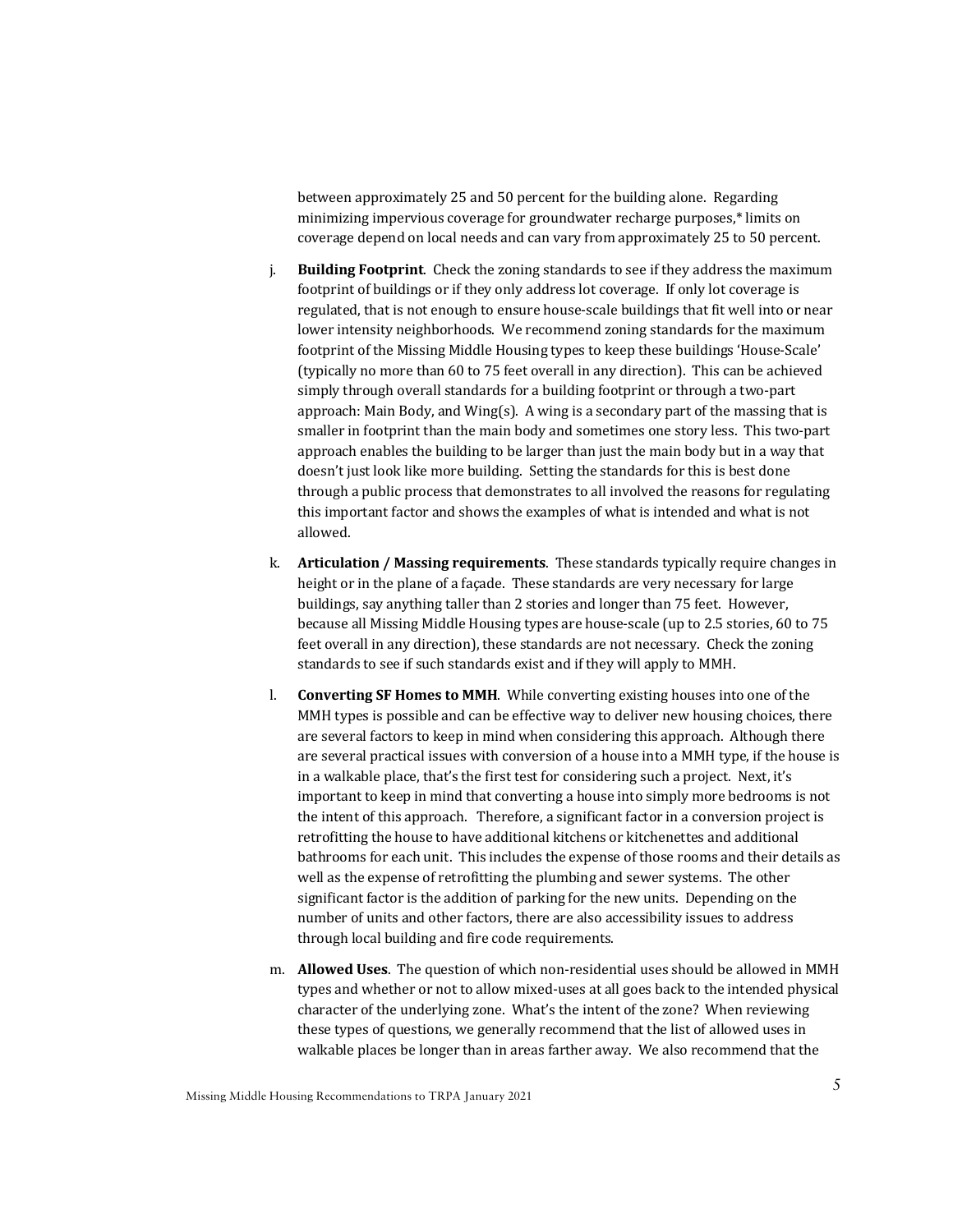list of allowed uses in walkable places be tied to the size of the allowed buildings. For example, allowing 'retail' or 'office' without specifying anything about size can lead to those uses being too large for the neighborhood. However, by specifying the maximum amount of square feet that such uses can occupy, that sorts out the larger uses from ever being interested in House-Scale buildings. The above approach allows for 'mixed-uses' at the House-Scale to maintain the neighborhood's physical character.

n. **Processing/Review requirements**. Check that the zoning standards allow for Missing Middle Housing building types as simply as is practical. For example, smaller MMH types such as triplexes and fourplexes should be approvable at the administrative level and larger MMH types such as the multiplex large may need more review. Be sure to not regulate simply by density, leaving the important size and scale issues to be determined through the review process. This approach can invite unintended consequences as well as delay and complicate the review and approval process. We recommend clear standards for lots and buildings coordinated with the sizes of MMH types and where they are expected. It may turn out that the larger MMH types (e.g., Multiplex, Courtyard) are only allowed in certain areas and the smaller types (e.g., Duplex, Fourplex, Cottage Court) are allowed in other areas. Some communities are using Form-based standards to implement MMH while others are using Objective Design and Development Standards (ODDS).

## **4. Review for potential financial barriers such as utility impact fees, zoning**  and permit review fees and other development fees.

- Work with local lenders and builders to understand the fiscal factors that impact feasibility for Missing Middle Housing.
- Consider tiered fee-pricing to encourage smaller scale development. Larger multi-family apartment projects can better absorb the cost of utility impacts because of their project size. Missing Middle Housing is often implemented one lot at a time and as a result, the utility cost impacts can often be higher.

# 5. Identify potential pilot projects to identify code modifications that would incentivize **Missing Middle Housing types and increase public awareness and support**.

- As I mentioned in the presentation, pilot projects have worked in other communities to produce positive results and an understanding about what types of changes are needed in zoning or other requirements.
- Pilot projects can be on publicly-owned land and built by developers through a RFP process or, local jurisdictions can test demonstration standards to incentivize private development of these types. A demonstration standard is either of the following: a) an entirely different set of standards resulting from the desired form and design of the pilot project or, b) a targeted set of adjustments to be made to the existing zoning. In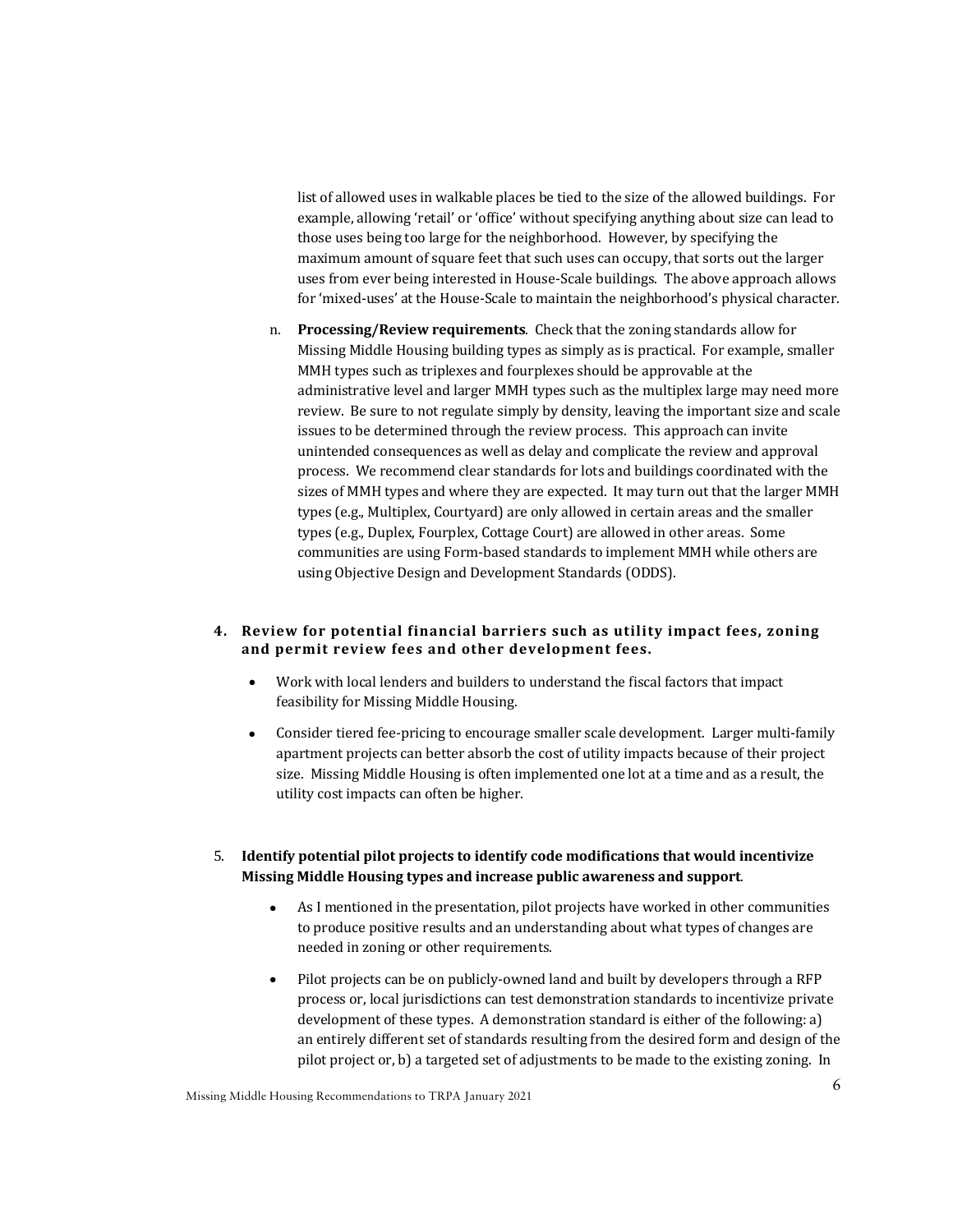either case, the starting point should be the desired outcome. If the community receives the pilot project positively, the numerical limits then take their direction from the resulting building/project.

• As an alternative to pilot projects, potential changes to zoning standards can be tested on selected lots before amending the code. An example shown in the presentation is the lot analysis in South Bend, Indiana that identified the range of Missing Middle Housing types that fit well on the existing lots. This allows the jurisdiction to test what is possible, discuss it with the community, and then determine what types of changes are desired.

### 6. **Review of Selected TRPA Standards**.

• As requested, we did a high-level review of the King's Beach Industrial Community Service District and TRPA's density approach to MMH and mixed-use development. The following findings are offered for consideration:

#### A. King's Beach Industrial Community Service District.

- Maximum Allowed Density. See discussion below in item 6B.
- Allowed Uses. Multifamily development requires a Minor Use Permit. We recommend that an easier process be provided for MMH projects by preparing standards with enough clarity and predictability about what the standards will generate. Second, that the public be highly involved in understanding the reasons for these different standards and where they could apply so that the resulting approval process is simpler for projects that comply with the standards. Also, we recommend applying the size-approach to non-residential uses in MMH and Town Center areas to distinguish them from larger uses in conventional commercial areas.
- Height. The maximum heights allowed in Chapter 37 look fine for MMH types. While overall height is certainly important, we recommend also measuring to the highest eave as this allows each story of the building to be more than just the minimum required by the building code. Also, we recommend specifying the number of stories and the maximum height to the highest eave so that the upper volume within steeper roof pitches on buildings of 3 stories or taller is prevented from becoming unintended additional stories. That's why you'll notice that our maximum height recommendation for MMH types is 2.5 stories with the understanding that the roof volume above the  $2<sup>nd</sup>$  story can be used as occupied attic space, a partial  $3^{rd}$  story, but within the roof form for a 2-story building.
- Parking. The approach to regulate by bedroom is effective for smaller buildings (e.g., less than 6 units) and then after that, we recommend that a ratio of one space per unit be used. Again, we only recommend this approach for parcels within short walking distance of amenities (shops, services, transit).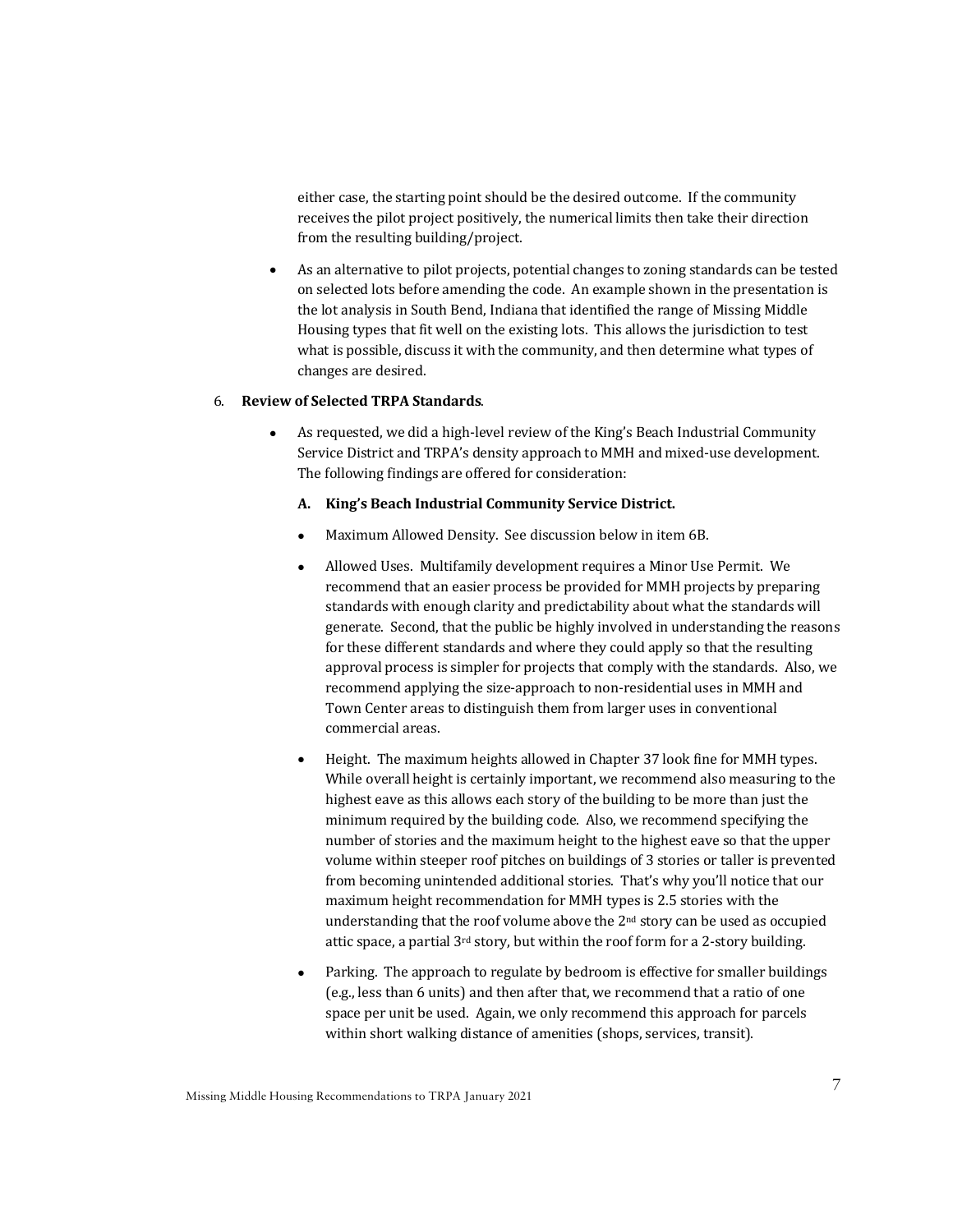- Lot Size and Width. The current minimum of 10,000 square feet does not allow the Duplex, Fourplex or Townhouse types and invites larger buildings that may not be compatible in size with neighboring houses. Also, the current minimum lot width of 60 feet leaves out effective lot designs for the Duplex type that can function on lots that are  $45$  feet wide. See discussion above in item  $3.E$  regarding recommended approach to Lot Size.
- Setbacks. The current front and side setbacks of 10 and 5 feet respectively are fine but we recommend to make sure that there aren't any 'wedding cake' types of standards that require a 2-story building to be designed in ways that are really intended for much larger buildings. The current rear setback of 5 feet is too small for MMH types as it doesn't ensure that there will be a rear yard and it invites longer buildings instead of smaller footprint House-Scale MMH types need. See above discussion in item 3.i (Lot Coverage) and 3.j (Building Footprint) for our recommended approach.

#### **B.** TRPA Density Approach for MMH and Mixed-Use Development.

- MMH. The maximum allowed density relevant to MMH is the multifamily category which allows up to 15 units per acre (unless an area is designated as a Town Center, see next item). This maximum is enough to physically allow the Duplex and Townhouse types, and the very low end of the Cottage Court type (14-21 units per acre), but is not enough to allow the Fourplex, Multiplex, or Courtyard types. If these limits are adjusted, we recommend that it be done in coordination with the lot dimensions where the new limits will be applied. As shown in the presentation, density is a useful metric for several purposes but regarding physical form, it's very unpredictable and should not be used as an input but an output of the desired/intended physical form.
- Mixed-Use Development. The maximum allowed density in Town Centers is 25 units per acre. As shown in the presentation, the 2-story mixed-use building with shop space on the ground floor and two units above calculates to 22 units per acre. In order to achieve a third unit on that parcel, the resulting density increases to 34 units per acre. The addition of one unit increases the density on this parcel by 12 units per acre. However, the  $3<sup>rd</sup>$  unit could fit at the rear of the second floor and not be perceivable from the street. We recommend testing the 25 per acre maximum on the lot sizes in Town Centers to understand if changes are needed. As with the MMH limits, we recommend that it be done in coordination with the lot dimensions where the new limits will be applied.
- Last, we have had economists tell us that in order to sustain neighborhoodserving shops and services within short walking distance, a rule of thumb is that the immediate area (5 to 10-minute walking distance) have an overall density of 16 units per acre. We recommend that you test your parcels in areas where MMH is desired and in Town Centers to see what the existing standards generate in terms of overall density.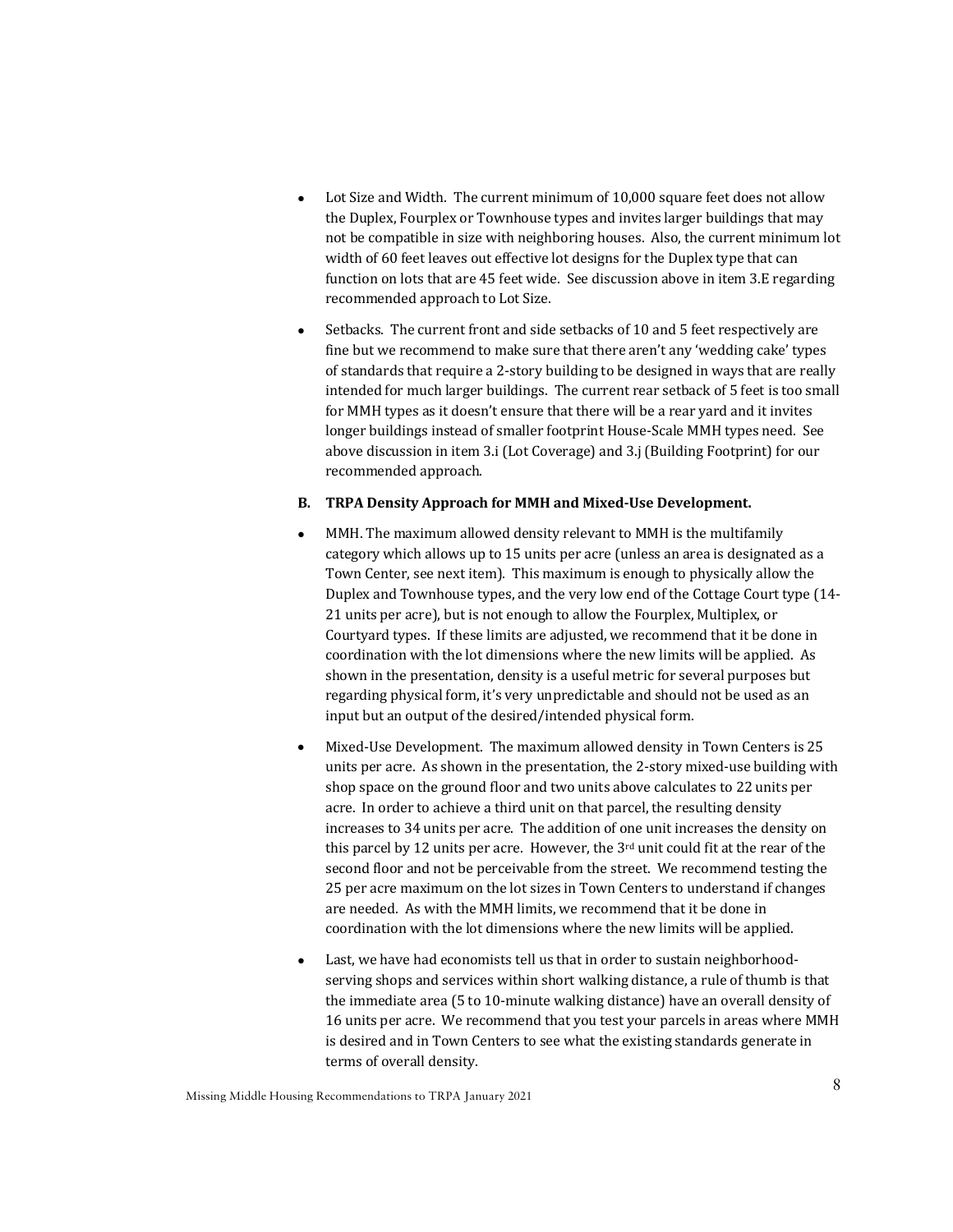Thanks very much for the opportunity to help the Tahoe region start using Missing Middle Housing to address its housing needs. I look forward to talking with you about these recommendations and your questions and ideas. If you're looking for more information on Missing Middle Housing, Dan Parolek's new book Missing Middle Housing is available from Island Press.

<sup>&</sup>lt;sup>1</sup> Cost Impacts of Parking on Housing, Fregonese Associates. Changing the required number of spaces from 1 to 2 results changes the average monthly rent per bedroom from \$993 to \$1,404 and the income required for affordability from \$36,000 to \$51,000.